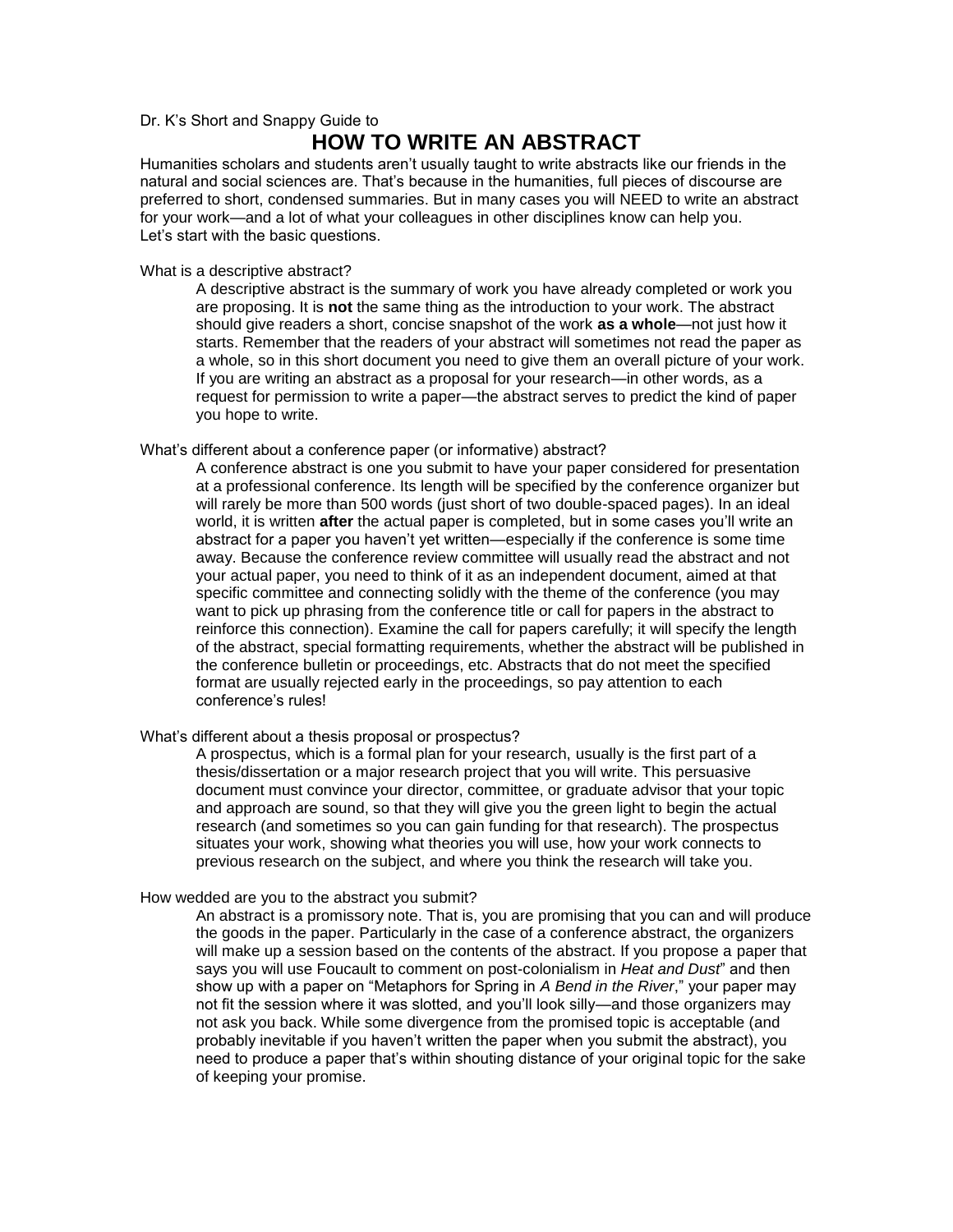Examples of all three kinds of abstracts can be found at http://faculty.winthrop.edu/kosterj/ abstractsamples.pdf.

Now, on to the fundamentals.

## Length, Contents, and Organization

Descriptive abstracts are usually only 100-250 words, so they must be pared down to the essentials. Typically, a descriptive abstract answers these questions:

## *Why did you choose this study or project? What did/will you do and how? What did you/do you hope to find?* (For a completed work) *What do your findings mean?*

The title should be informative and focused, indicating the problem and your general approach. It's very fashionable in the humanities to have titles featuring "post-colonic surge"—a catchy phrase, a colon, and then an explanation of the title. While snappy titles may help your abstract be noticed, it's really what comes after the colon that sells the abstract, so pay attention to it. "All the World's a Ship: Race and Ethnicity in *Moby Dick*" catches the eye, but "Melville's Deconstruction of Ethnicity in the 'Midnight, Forecastle' Episode of *Moby Dick*" tells readers much more specifically what you're promising to deliver.

Don't repeat or rephrase your title in the body of the abstract; usually it's already provided in the heading. Summarize your thesis and conclusions in the abstract, as well as your goals, approach and main findings. Keep bibliographic references to a minimum and embed the information intext; short abstracts don't have Works Cited pages or footnotes.

The abstract should begin with a clear sense of the research question you have framed (and, if the work is completed, with your thesis). Often this is set up as a problem/solution strategy: "Although some recent scholars claim to have identified Shakespeare's lost play *Cardenio*, that attribution is still not accepted. In this paper I use the records of the Worshipful Company of Stationers, London's chief publishing organization, to show that the play identified by Charles Hamilton in 1990 is not actually the play Shakespeare's company mounted in 1613."

It always helps when you identify the theoretical or methodological school that you are using to approach your question or position yourself within an ongoing debate. This helps readers situate your ideas in the larger conversations of your discipline. For instance, "The debate among Folsom, McGann, and Stallybrass over the notion of database as a genre (*PMLA* 122.5, Fall 2007) suggests that…." or "Using the definition of dataclouds proposed by Johnson-Eilola (2005), I will argue that…"

Finally, briefly state your conclusion. "Through analyzing Dickinson's use of metaphor, I demonstrate that she systematically transformed Watt's hymnal tropes as a way of asserting her own doctrinal truths. This transformation…"

There's an ongoing debate about how much jargon should be included in an abstract. My best advice is to add any technical terms you need, but don't put in jargon for jargon's sake or just to make it look like you are an expert (this especially extends to (post)modernizing your words or other typographical excrescences).

### Conference Abstracts

To the basic requirements of the descriptive abstract, a conference paper abstract should also include a few sentences about how the proposed paper fits in the theme of the conference. For

instance, a call for papers for a session on "Science and Literature in the 19<sup>th</sup> Century" at a conference entitled "(Dis)Junctions" requested "critical works on the interaction between scientific writing and literature in the 19th century. How did scientific discoveries, theories and assumptions (for example, in medicine and psychology, but not limited to these) influence contemporaneous fiction?" If you were submitting a paper to this session, you would want to have a sentence or two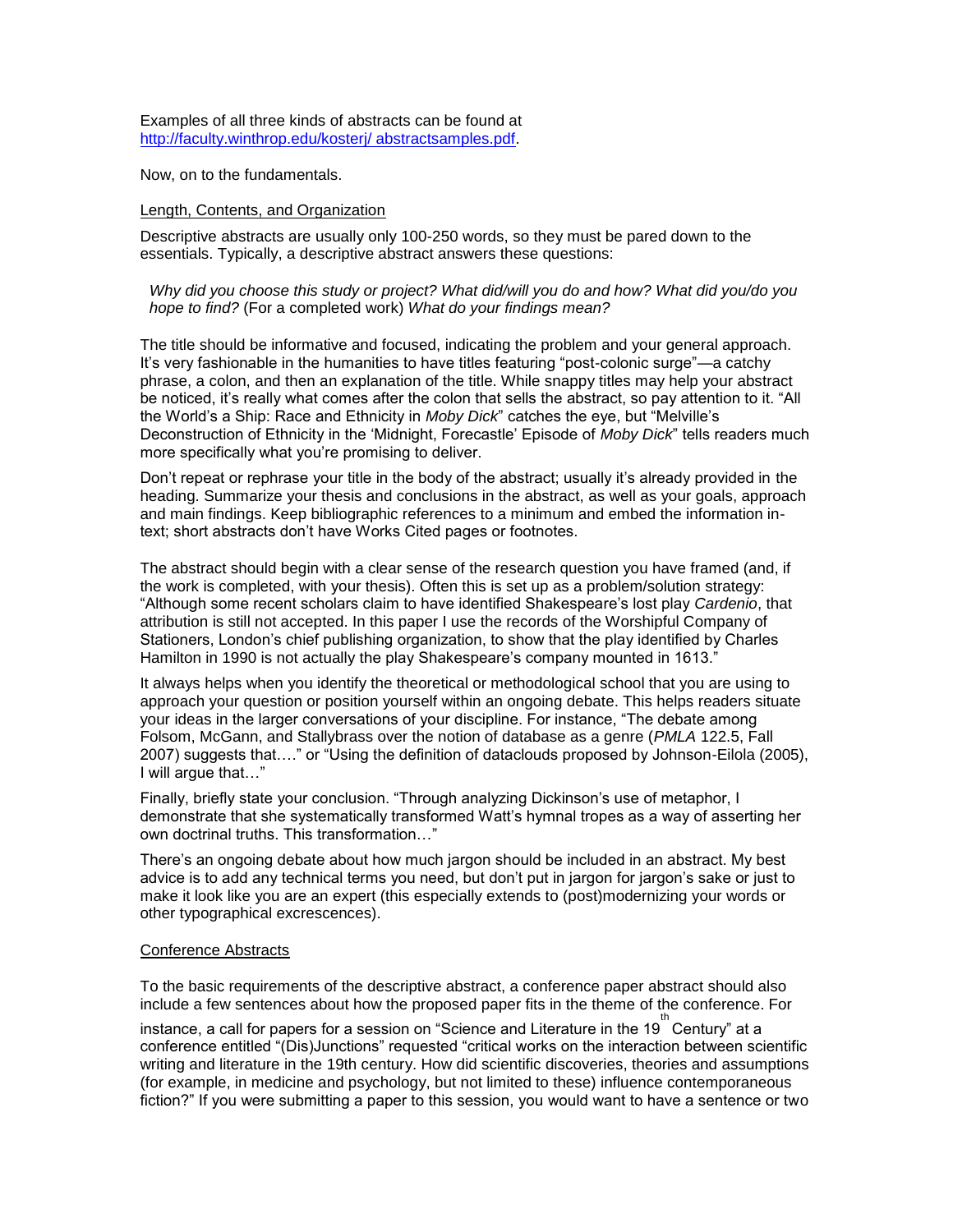about the theories you were discussing and name the particular works where you would identify their influence. If you can work the words "join" or "junction" (or "disjunction") into your title or abstract, you'll increase your chance of having the paper accepted, since you're showing clearly how the paper fits the theme of the session.

It's also considered good in a conference abstract to conclude with a sentence about your presentation, since the great horror of session chairs is the paper that runs far too long (or embarrassingly too short). Organizers also need to know if you need any special technology to present the paper. So a concluding sentence such as "This paper can be presented in 20 minutes and requires the technology to show brief film clips on DVD" is a much-appreciated professional touch.

#### The Thesis Prospectus

*Note: much of the remaining material was inspired by a handout a[t http://writingcenter.unlv.edu/writing/abstract.html.](http://writingcenter.unlv.edu/writing/abstract.html)*

A prospectus for an honors or masters' thesis is not a contract but a plan of research: its purpose is to orient your writing, not to circumscribe it. Your prospectus is not a binding agreement, but simply something that looks ahead--hence the term "prospectus," a prospect, but not necessarily a destination. Since you are writing it before you have undertaken the research, it may not reflect the exact shape of the final thesis; you may need to revise your approach or scope with the advice of your director and committee as your work evolves. A Master's thesis is usually 50-75 pages (or more); an honors thesis is more often in the 35-50 page range. It provides your first opportunity for extended independent research in the field, and often develops out of a senior seminar paper, a graduate seminar paper, or a major course paper.

You should prepare the prospectus in close cooperation with your faculty advisor, giving the same attention to writing quality that you would a major paper (i.e., revise and edit it!). The prospectus will normally run 4-7 pages of text (for an honors thesis) and up to 15 pages of text (for a masters' thesis), followed by a bibliography or Works Cited list. (Some advisors prefer an annotated bibliography; check with yours to see which you should prepare.) Normally, a prospectus follows a fairly predictable pattern:

I. Topic. Spell out the idea or question you intend to study and indicate what value you think this inquiry will have (for instance, if you intend to compare and contrast O'Connor and Welty's short fiction, why is such a comparison needed). In setting up your thesis, you want to show that you have focused the topic to an appropriate scope, neither too large ("Women in American Literature" or too small ("Women in *The Awakening*").

II. Critical context. Next, provide a review of previous work on your topic, showing not only what major directions that previous work has taken, but how your work will connect to the existing body of criticism, and what will make your work new (and, for a dissertation, original). In the final version, this may be a full chapter; now it should be more of a sketch, showing your readers that you know the territory you will have to cover.

III. Plan of organization. Include a detailed outline or several paragraphs suggesting how you plan to develop your idea (of course, this may change as you actually write it). Unlike those high school papers where you wrote the outline after the paper was completed, for the prospectus you must predict your organization before you've written the text. This act gives your readers a sense of how you think the thesis may play out (for instance, will you have a chapter on O'Connor, a chapter on Welty, and then bring the material together, or will you have several chapters in which you compare and contrast particular stories?) Usually a master's thesis will have an introduction, three or four chapters, and a conclusion; an honors thesis may follow the same pattern, or may be written as one continuous argument without chapters. Again, talk to your advisor to see what strategies s/he or your department recommend.